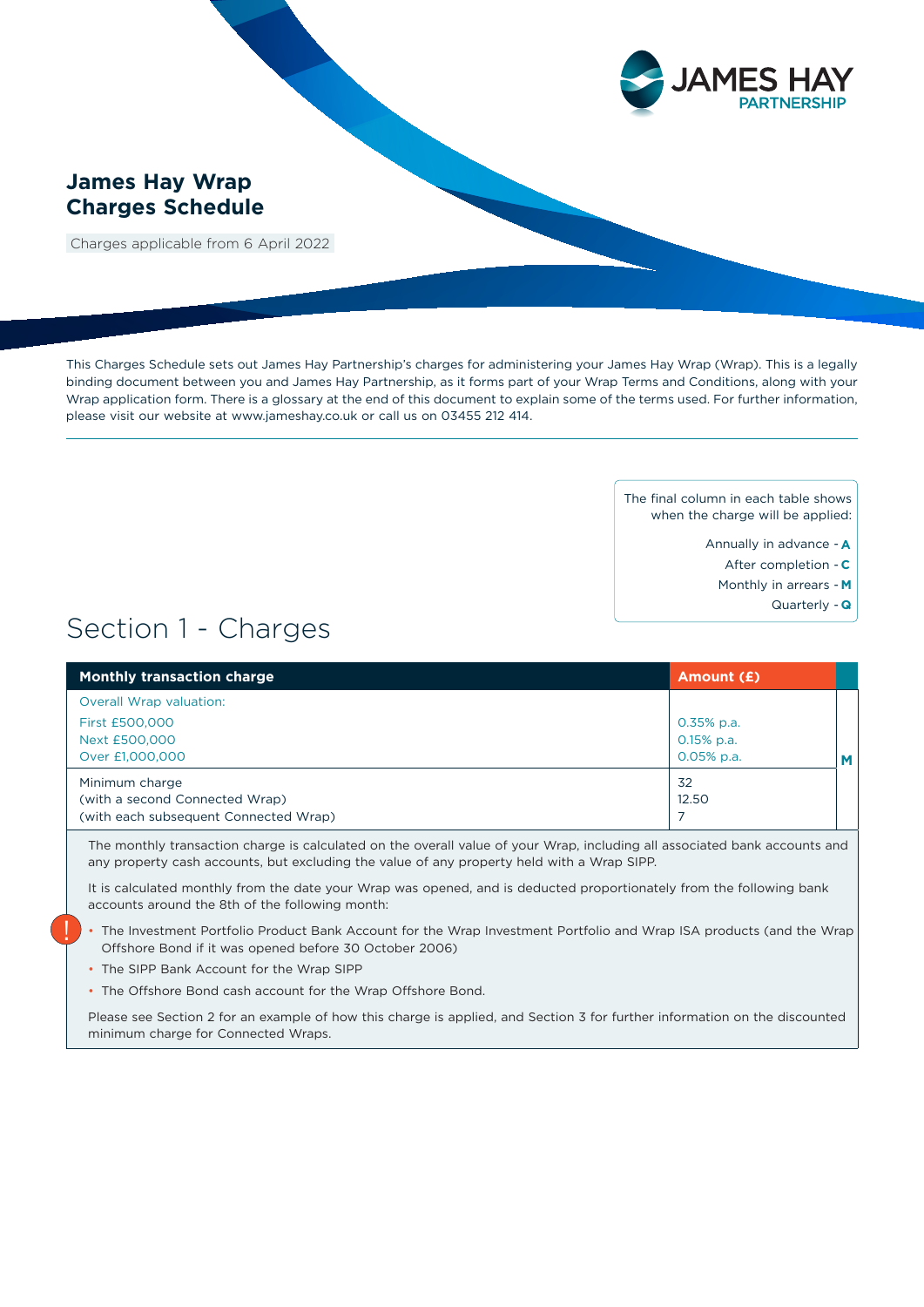| <b>Investment transactions</b>                                                                                                                  | Amount (£)                                    |  |
|-------------------------------------------------------------------------------------------------------------------------------------------------|-----------------------------------------------|--|
| Investment Centre transactions - buy, sell or switch (per instruction, per product)                                                             | <b>Online: Nil</b><br>Paper: 20               |  |
| External investments - buy, sell or switch (per investment provider, per product)                                                               | Online: Nil<br>Paper: 20                      |  |
| Sharedealing transaction charge using EQi as a stockbroker<br>(first 20 transactions per annum are included in your monthly transaction charge) | 15 per transaction<br>(after 20 transactions) |  |

| <b>Commercial Property held within the Wrap SIPP</b>                                                                                                                                                         | Amount (£)                   |   |
|--------------------------------------------------------------------------------------------------------------------------------------------------------------------------------------------------------------|------------------------------|---|
| UK purchase or transfer in                                                                                                                                                                                   | $600 + VAT$                  |   |
| Purchase charge per additional member                                                                                                                                                                        | $100 + VAT$                  |   |
| VAT initial registration                                                                                                                                                                                     | $120 + VAT$                  |   |
| Mortgage arrangement charge                                                                                                                                                                                  | $250 + VAT$                  | C |
| Purchase or sale cancellation fee                                                                                                                                                                            | $300 + VAT$                  |   |
| Sale or transfer out                                                                                                                                                                                         | $450 + VAT$                  |   |
| Buy-out (with documentation changes)<br>(without documentation changes)                                                                                                                                      | $600 + VAT$<br>$450 + VAT$   |   |
| Annual property charge using CBRE (first lettable unit/lease in each property)<br>(each additional lettable unit/lease in each property)                                                                     | $1.131 + VAT$<br>$655 + VAT$ |   |
| Annual property charge self managed by member (first lettable unit/lease in each property)<br>(each additional lettable unit/lease in each property)                                                         | $625 + VAT$<br>$536 + VAT$   | A |
| Annual VAT charge (not when self managed option is selected)                                                                                                                                                 | $119 + VAT$                  |   |
| Annual mortgage charge                                                                                                                                                                                       | $179 + VAT$                  |   |
| Additional member annual charge (for each additional member)                                                                                                                                                 | $119 + VAT$                  |   |
| Pre-funding expenses charge                                                                                                                                                                                  | $50 + VAT$                   |   |
| Property development charge (capped at £2,000 + VAT per development)                                                                                                                                         | 0.5% of cost of works + VAT  | C |
| Charge for failing to provide property related documentation within 90 days of the request<br>(applicable to self managed property only)                                                                     | $75 + VAT$                   | Q |
| Please note that the option to self manage property is only available in certain circumstances. Please see the Commercial<br>Property Purchase and Maintenance Guide on our website for further information. |                              |   |

| <b>Transfers out and closure</b>                                                                                                                                                            | Amount (£)                                                     |   |
|---------------------------------------------------------------------------------------------------------------------------------------------------------------------------------------------|----------------------------------------------------------------|---|
| Administration charge - on any cash payments received after your Wrap product is closed<br>(for example, dividends). Any balance will be forwarded to you on completion of the transaction. | Equal to the value<br>received (maximum of<br>£50 per payment) | C |
| We do not charge for administering a transfer out. However, no charges will be refunded in part or full when a transfer out<br>is initiated                                                 |                                                                |   |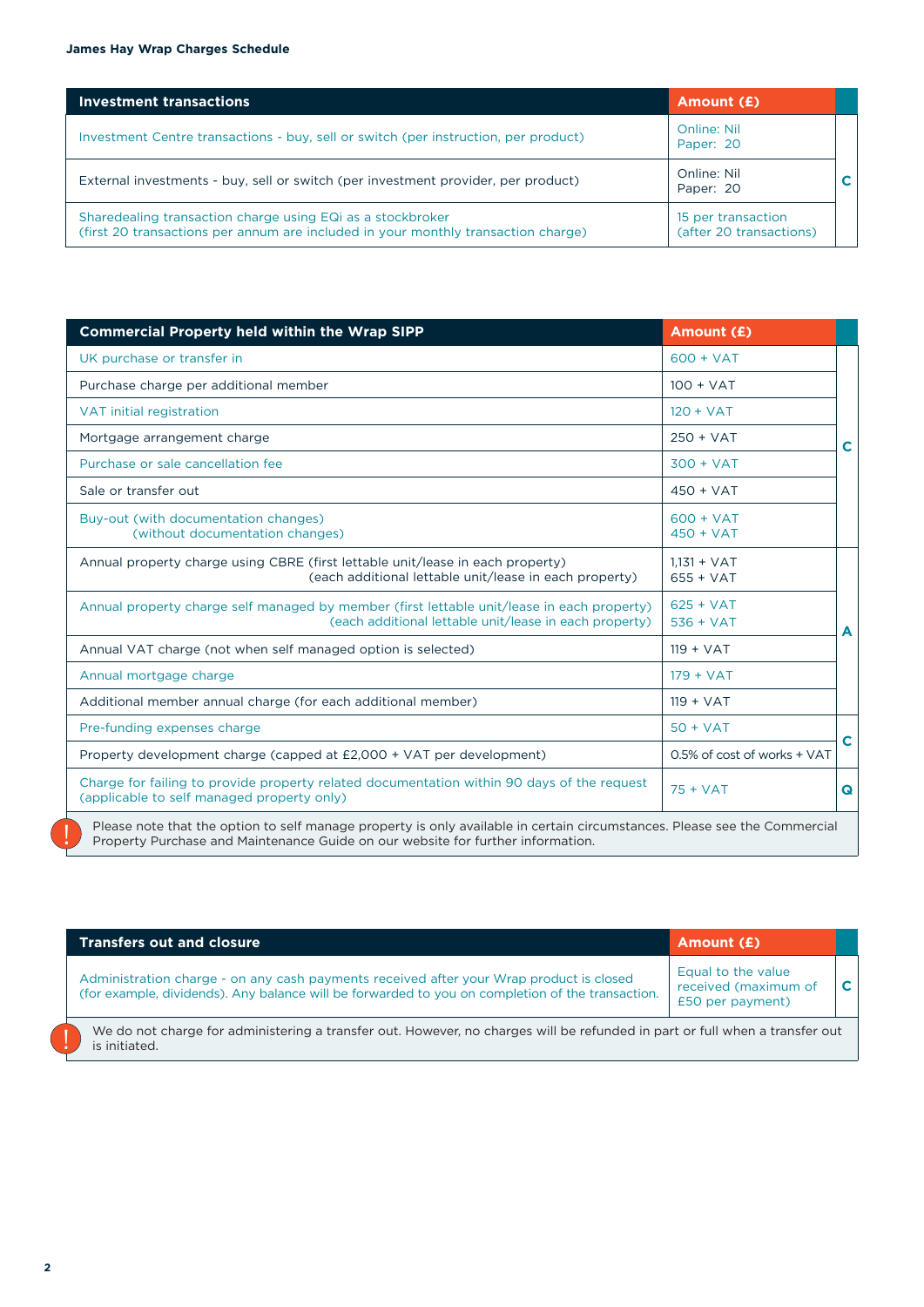# Important notes

#### **Additional work**

The above charges indicate the standard work involved in administering your Wrap. However, we may charge on a time/cost basis if we need to perform additional administration in exceptional circumstances. We will charge a minimum hourly rate of £150 + VAT, relevant to staff seniority and expertise.

### **Annual charge increases**

We automatically apply increases to annual charges on 6 April each year in line with the rise in the Average Weekly Earnings (AWE) Index (or any equivalent index in the event that the AWE Index ceases to exist).

#### **Regulatory/industry levies**

If any levy or taxation is imposed on us or your Wrap, under the Financial Services Compensation Scheme or any other regulation affecting our business, we may recover an amount equal to the proportion of the levy/taxation from your Wrap product. We will give you 30 days' notice if this occurs.

# Section 2 - Example

#### **Below is an example of how the monthly transaction charge is calculated and paid, where a customer:**

• Holds a James Hay Wrap with a total value of £2,000,000 (excluding property) with £500,000 in each of the Wrap Investment Portfolio, Wrap SIPP, Wrap ISA and Wrap Offshore Bond products.

| <b>Monthly transaction charge calculation</b> | (£)   |
|-----------------------------------------------|-------|
| First £500,000 at 0.35%                       | 1,750 |
| Next £500,000 at 0.15%                        | 750   |
| Balance of £1,000,000 at 0.05%                | 500   |
| Total charge per annum (to be divided by 12)  | 3.000 |
| <b>Total</b> (per month)                      | 250   |

| How the charge is allocated                                                             | (£)   |
|-----------------------------------------------------------------------------------------|-------|
| 25% from the SIPP Bank Account                                                          | 62.5C |
| 50% from the Investment Portfolio (IP) Product<br>Bank Account (for the IP and the ISA) | 125   |
| 25% from the Offshore Bond cash account                                                 | 62.50 |
| <b>Total</b> (per month)                                                                | 250   |

For illustrative purposes only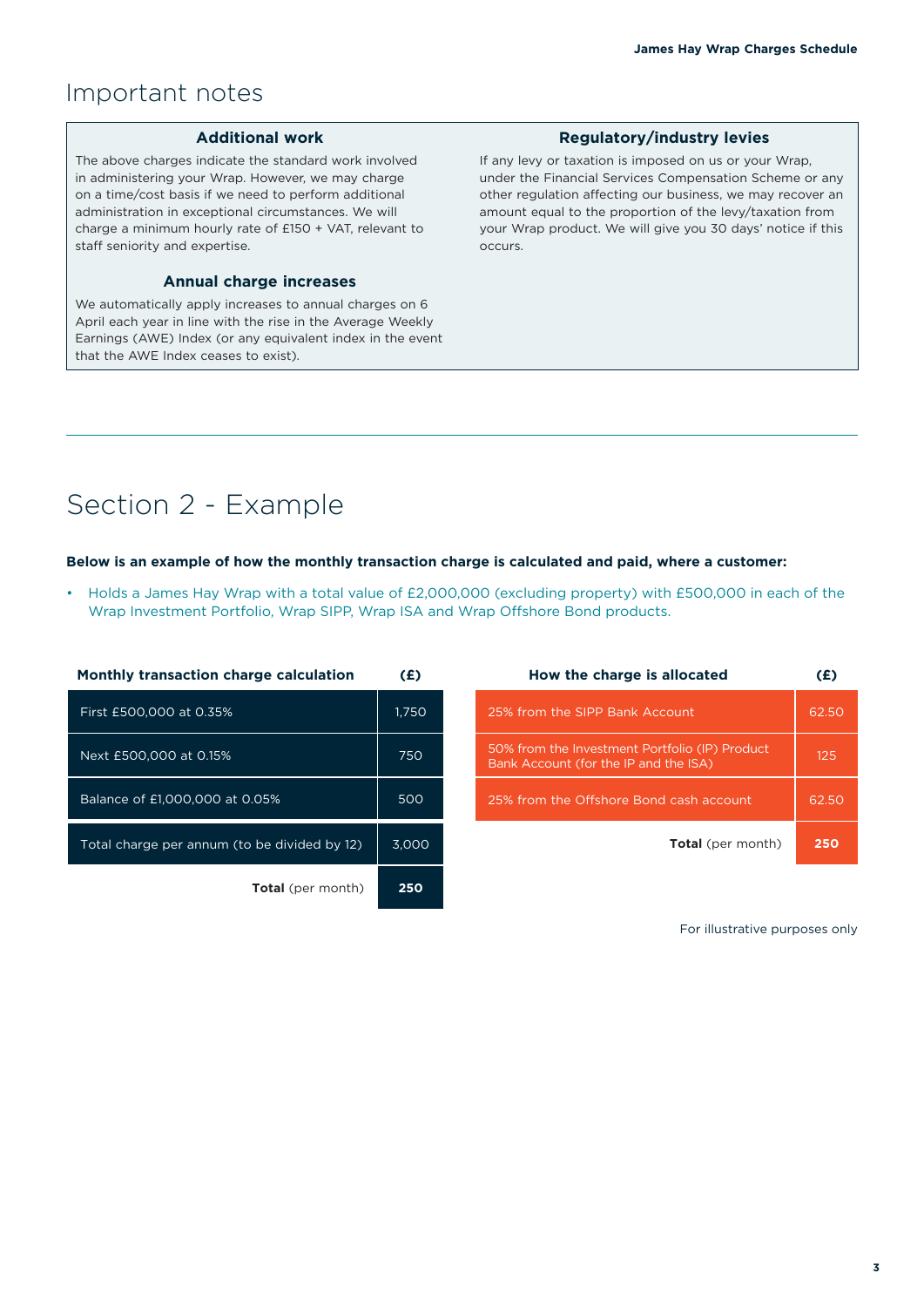# Section 3 - Questions and answers

#### **How do these charges get paid?**

We automatically deduct charges from the bank accounts associated with your Wrap, and do not send invoices when charges are due.

If there is insufficient cash available when charges become due, at our discretion, we may sell investments within your Wrap to pay charges.

It is therefore important that you and your financial adviser regularly monitor the balances of the bank accounts associated with your Wrap to ensure there is sufficient cash available to pay any charges that are due.

### **Are there any other charges that I need to consider?**

Depending on your investment choices, you may incur charges from investment managers, stockbrokers and fund managers, including where a model portfolio is held. If you invest in commercial property, you may incur solicitor or property manager fees. Your financial adviser may also take a charge for their services, which they will agree with you. Value Added Tax (VAT) may be applicable to these charges.

Third parties may take their charges from cash they hold on your behalf, if applicable, or they may be paid from the bank accounts associated with the Wrap product.

## **Can I use the bank accounts associated with my Wrap as investments?**

Your bank accounts are not suitable investment vehicles, as they are primarily designed for holding cash over short periods whilst your investments are being made, or your benefits or charges are being paid.

### **What rate of interest is paid on my bank account(s)?**

The rate of interest we pay will change from time to time. The current interest rate you are receiving can be found on our website. Banks pay us extra interest due to the total amount we hold with them. We retain this extra interest as it helps us to keep down the other charges on your Wrap.

## **Am I eligible for a discounted minimum charge?**

You may be eligible for a discounted minimum charge if an individual legally connected to you (for example a family member, spouse, civil partner or business partner) holds or opens a James Hay Wrap. Please note however, that if you cease to be legally connected to the individual (for example following divorce or the death of the individual), then the discount will no longer apply. Please contact us for further information.

You can find more information on the James Hay Wrap products by visiting the literature pages on our website at www.jameshay.co.uk, or by contacting us on 03455 212 414.